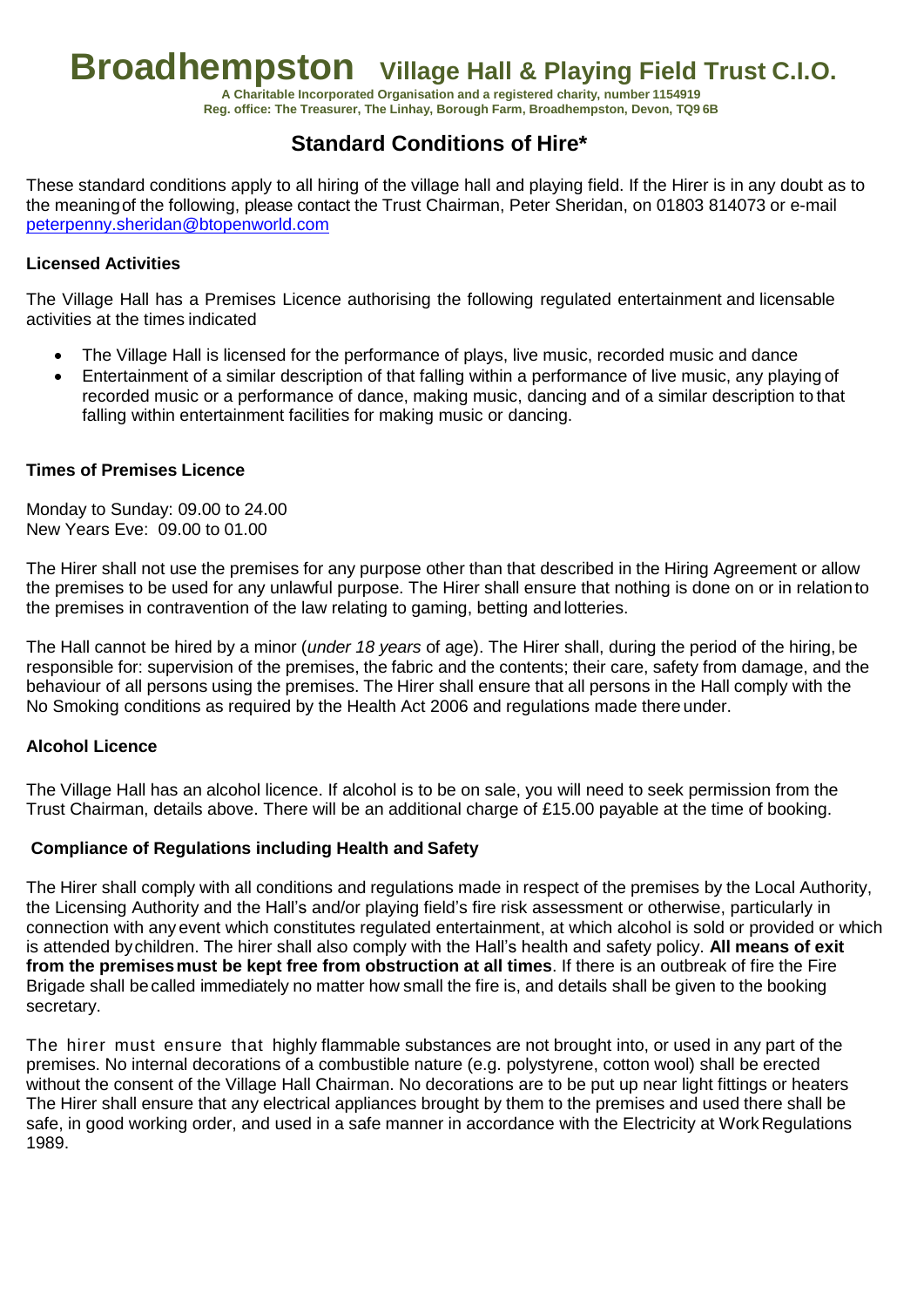# **Food Hygiene**

If the Hiring includes the preparing, serving or selling food, the hirer is responsible for observing all relevant food health and hygiene legislation and regulations. The building has a refrigerator situated in the kitchen. All food should be removed at the end of the hiring period.

The Hirer shall ensure that no animals (including birds) except guide dogs are brought into thepremises.

#### **The Hirer shall be liable for:**

The cost of replacing any items or equipment in the hall and/or playing field which are lost or damaged during the period of hire (however the loss or damage was caused) and the cost of repairing any damage (however caused) to any part of the premises including the curtilage thereof or to the contents of the premises during the period of hire;

**and the Hirer shall be liable to provide a full indemnity** to the Broadhempston Village Hall and Playing Field Trust CIO ("the Trust"), its Trustees, employees, volunteers, agents or invitees for all claims, losses, damages and costs made against any of them in respect of damage or loss of property or injury to persons arising as a result of the use of the premises (including the use and/or storage of equipment) by the Hirer.

#### **Public Liability Insurance:**

It is the responsibility of the Hirer to ensure that their use of the hall and/or playing field is covered by way of a suitable insurance policy in respect of public liability.

Hirers who are hiring the hall and/or playing field for commercial, business or other profit making purposes must make their own insurance arrangements so as to provide public liability cover of up to £5,000,000 for any individual claim and must produce evidence of such insurance on request.

Any other Hirer of the hall and/or playing field, whilst they are at the Hall and/or playing field and provided indemnity is not provided by another insurance policy, will have the benefit of the Hall and playing field's public liability cover, currently up to a limit of £2m for any individual claim, provided that the individual, club, organisation, society or group is hiring the hall and/or playing field for activities regarded as being for the benefit of the local community. If the activities are not for the benefit of the local community, the Hirer must provide separate cover matching that provided under the hall and playing field's policy and produce evidence of such cover.

HIRERS WHO ARE HIRING THE HALL AND OR PLAYING FIELD FOR COMMERCIAL, BUSINESS OR OTHER PROFIT MAKING PURPOSES OR FOR ACTIVITIES WHICH ARE NOT FOR THE BENEFIT OF THE LOCAL COMMUNITY DO NOT HAVE THE BENEFIT OF COVER UNDER THE HALL'S POLICY AND MUST MAKE THEIR OWN ARRANGEMENTS FOR COVER TO THE SATISFACTION OF THE TRUST.

#### **Accidents**

**The Hirer must report all accidents involving injury to the public to the Chairman of the Trust as soon as possible and complete the relevant section in the village hall and/or playing field accidentbook which is located by the First Aid box in the kitchen**. **Any failure of equipment belonging to the village hall or brought in by the Hirer must also be reported as soon as possible.**

#### **Noise and disorderly Behaviour**

The Hirer shall ensure that in order to avoid disturbing neighbours to the hall and/or playing field and avoid violent or criminal behaviour, care shall be taken to avoid excessive consumption of alcohol. Drunk and disorderly behaviour shall not be permitted either on the premises or in its immediate vicinity. Alcohol shall not be served to any person suspected of being drunk or to any person suspected of being under the age of 18. Any person suspected of being drunk, under the influence of drugs or who is behaving in a violent or disorderly way shall be asked to leave the premises.

#### **Activities for Children**

The Hirer shall ensure that any activities for children comply with the provisions of the Children Act of 1989 and that the organisers comply with appropriate Disclosure and Barring Service (DBS) regulations and checks.